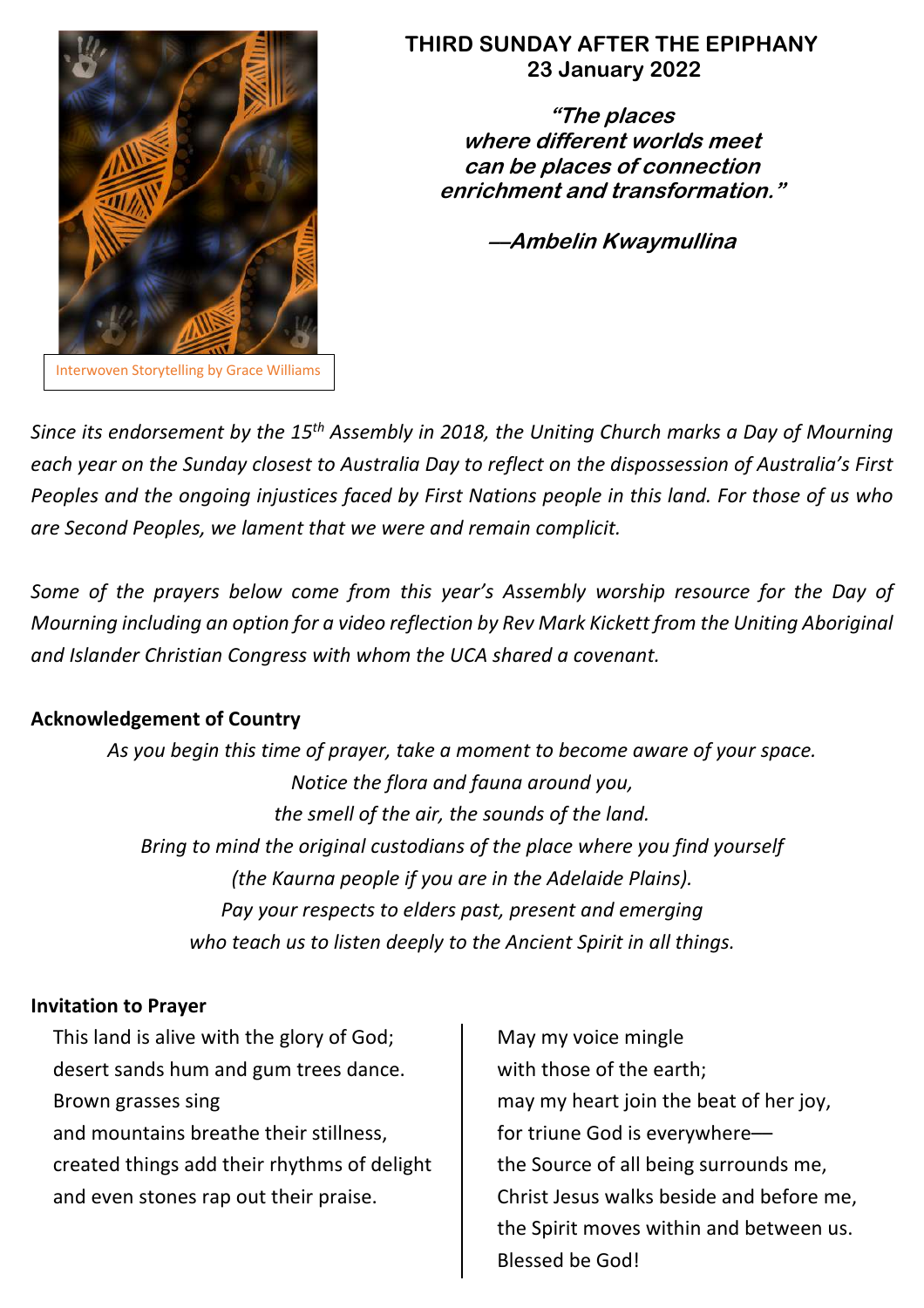#### **Prayer**

Eternal Creator flowing in the rivers, twinkling in the southern sky, pulsing in the sun on the wide horizon, resting in the billabongs and tidal pools: I praise you for your glorious beauty and thank you for the constancy of your love. You gift all creation with your recreative Spirit that all Australians might face our past and present with grace and truth. Inspire us with fresh vision for what, with you, might be. Amen.

## *ENCOUNTERING THE LIVING WORD*

### **Scripture Reading**––Luke 4:14–21

Then Jesus, filled with the power of the Spirit, returned to Galilee, and a report about him spread through all the surrounding country. He began to teach in their synagogues and was praised by everyone. When he came to Nazareth, where he had been brought up, he went to the synagogue on the sabbath day, as was his custom. He stood up to read, and the scroll of the prophet Isaiah was given to him. Jesus unrolled the scroll and found the place where it was written:

"The Spirit of the Lord is upon me, because he has anointed me to bring good news to the poor. He has sent me to proclaim release to the captives and recovery of sight to the blind, to let the oppressed go free, to proclaim the year of the Lord's favour."

And Jesus rolled up the scroll, gave it back to the attendant, and sat down. The eyes of all in the synagogue were fixed on him. Then he began to say to them, "Today this scripture has been fulfilled in your hearing."

Jesus returns to Nazareth and enters the synagogue where he grew up. After the scene above, the locals drive Jesus from the synagogue and try to throw him off a cliff. Sometimes it can be hard to see that which is most familiar for what it really is. We can be used to the way things are, even when there is suffering and injustice. The Day of Mourning provides an opportunity to hear from First Peoples and reflect on the ongoing need for healing and restorative justice in our homeland.

• What is it like for you to sit with the realities of our history and to hear the pain and anger of the First Peoples now?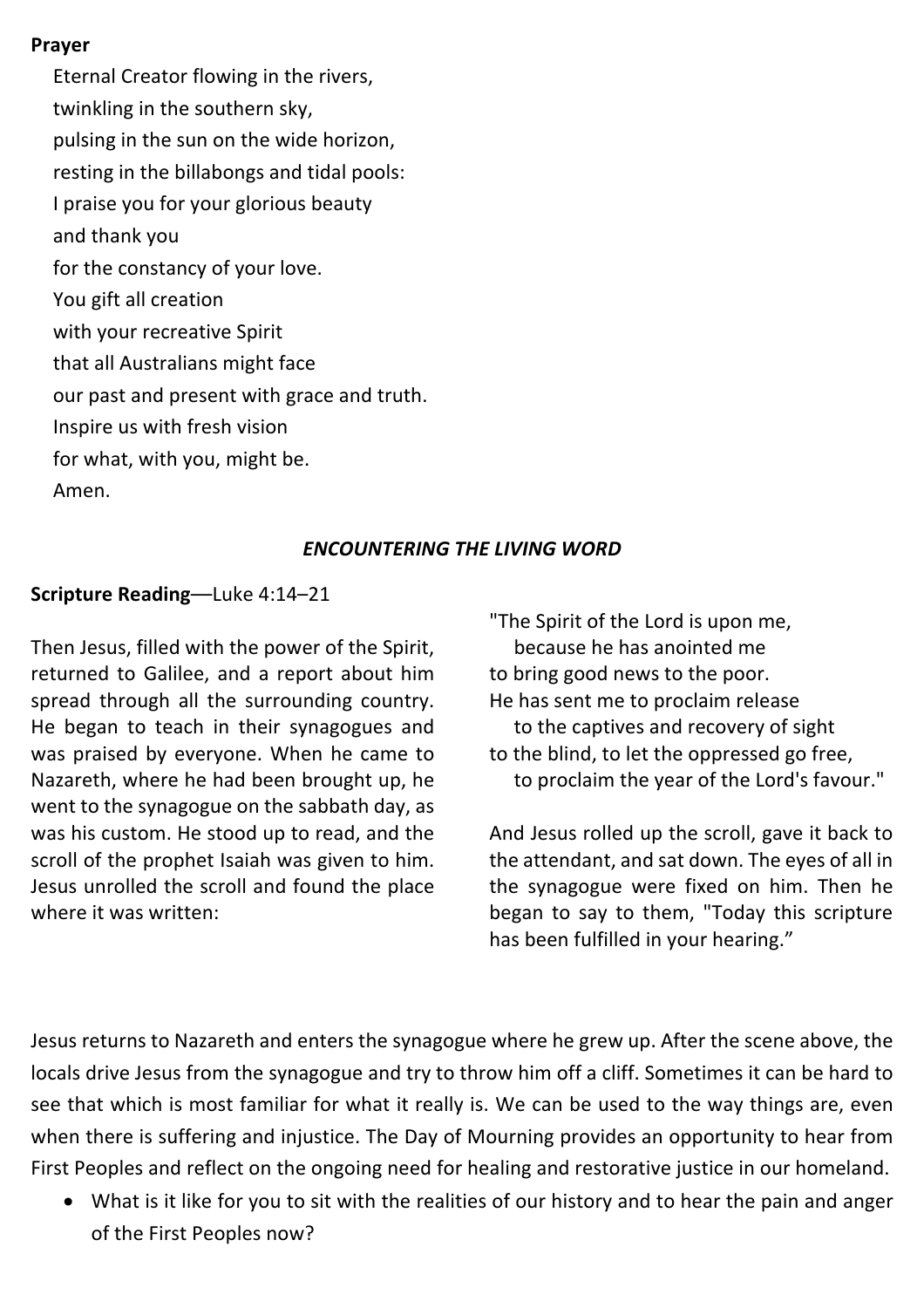Jesus confirms that he has come to bring healing and goodness, not harm. The Spirit of God is upon him and his intention is love, especially where it is needed most.

• As later arrivals to this land, how might we live in ways that are healing and restorative for our country? What practical things might you do to fulfill the words from Isaiah?

The gospel connects Jesus with the words of the prophet Isaiah and implies that Jesus is the one who has come to bring good news to the poor.

• How does the way if Jesus shed a light on the path of healing in Australia?

# **Reflection on the Word**

*You might wish to listen to this reflection from UAICC National Chair Rev Mark Kickett recorded during the 2021 Day of Mourning service recorded at Nunyara Conference Centre in Belair, South Australia. https://vimeo.com/656849791*

# *RESPONDING WITH OUR LIVES*

## **Prayers of the People**

God of all:

Give us the courage to accept the realities of our history so that we may build a better future for our nation. Teach us to respect all cultures. Teach us to care for our land and waters. Help us to share justly the resources of this land.

Help us to bring about spiritual and social change, to improve the quality of life for all peoples in our communities, especially those who are disadvantaged. Help all young people to find true dignity and self-esteem by your Spirit.

May your power and love be the foundations on which we walk together as First and Second Peoples, and on which we build our families, our communities and our nation. Through Jesus Christ our Lord, Amen.